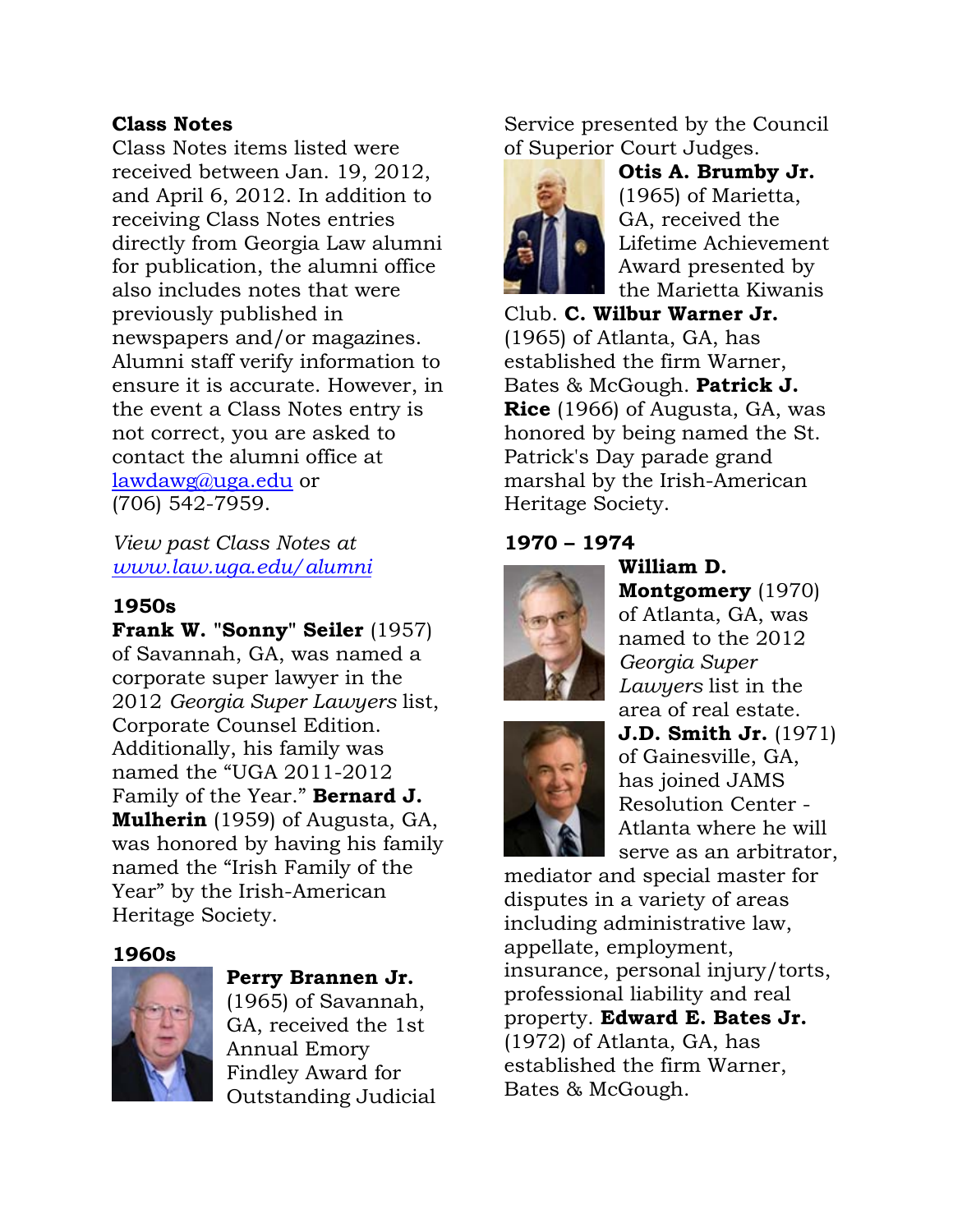### **J. Robert "Bob" Persons III**

(1972) of Atlanta, GA, was named to the 2012 *Georgia Super Lawyers* list in the area of insurance coverage. **Robert B. Wedge** (1972) of Atlanta, GA, was named to the 2012 *Georgia Super Lawyers* list in the area of construction litigation. **H. Lane** 



**Dennard Jr.** (1973) of Madison, GA, received the Marshall Tuttle Award presented

by the State Bar of Georgia. The award is in recognition of his extraordinary and outstanding legal services and support of the Military Legal Assistance Program, which has been part of his pro bono service to veterans. Mr. Dennard is a retired partner from the firm King & Spalding and a former adjunct professor at the UGA School of Law. **Thomas** 



**E. Jones Jr.** (1974) of Atlanta, GA, was named to the 2012 *Georgia Super Lawyers* list in the areas of corporate,

securities and finance.

# **1975 – 1979**

**B. Michael Mears** (1977) of Decatur, GA, served again as a guest lecturer for Bahcesehir University Law School in Istanbul, Turkey, as a part of the university's International Law Symposium. **Martha A. Miller** (1977) of Atlanta, GA, has joined

the firm Schulten Ward & Turner as a partner. **Neil C. Gordon** (1979) of Atlanta, GA, was elected president of the National Association of Bankruptcy



Trustees. **Barry P. Harris IV** (1979) of New Bern, NC, has joined First Citizens Bank as chief legal officer. **Frederick A.** 

**Johnson** (1979) of Atlanta, GA, was appointed as an administrative law judge with the U.S. Social Security Administration and assigned to the Greensboro, NC, Office of Disability Adjudication and





the UGA College of Family & Consumer Sciences.

#### **1980 – 1984**

**M. Stephen Hyles** (1980) of Columbus, GA, was appointed as a U.S. magistrate judge for the Columbus division. **William H. Boling Jr.** (1981) of Atlanta, GA, has joined the firm Morris, Manning & Martin as of counsel.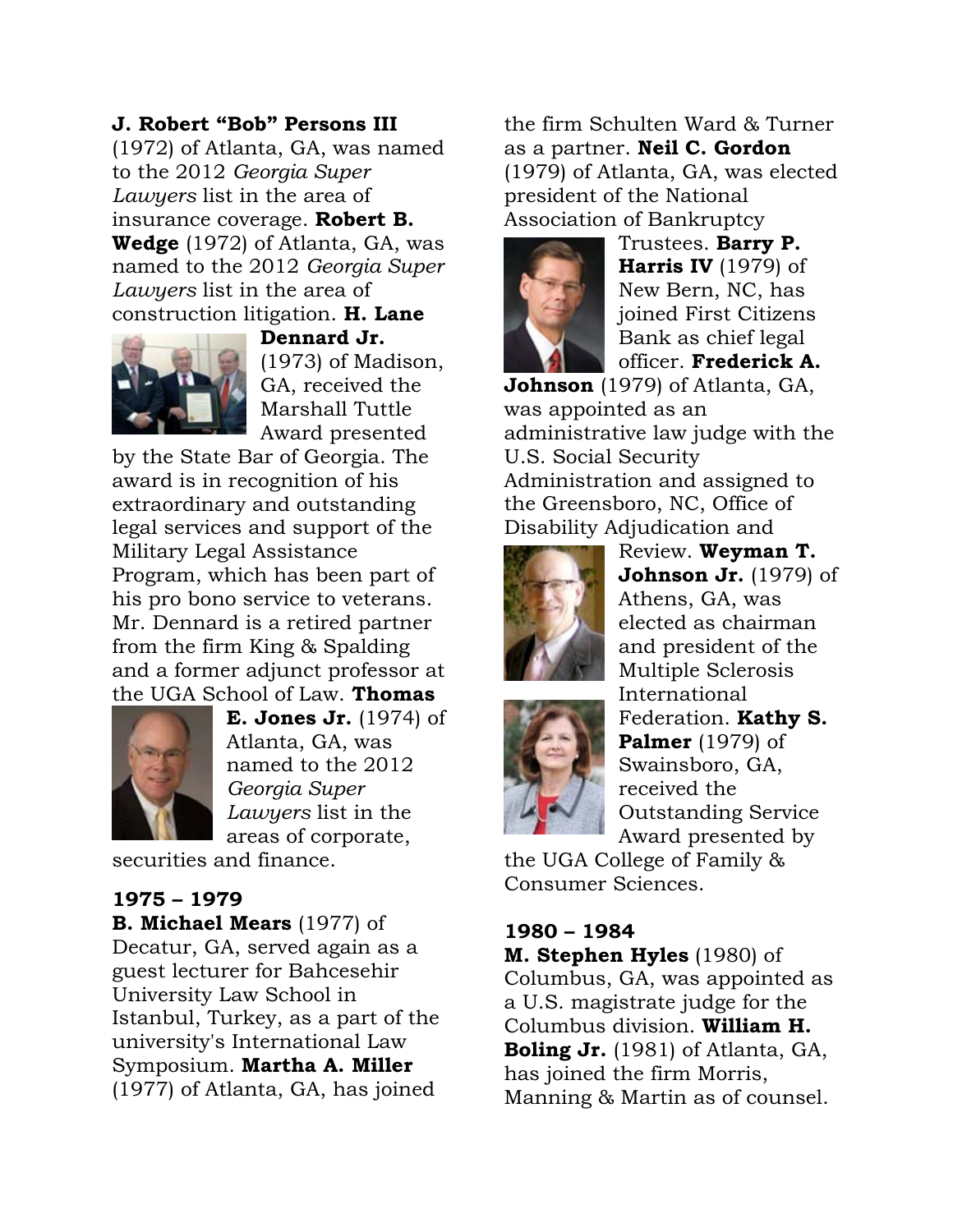**Judy Greenbaum Croy** (1981) of Marietta, GA, has established the firm Croy & Timms and is a name partner. **Bertis E. Downs IV** (1981) of Athens, GA, served as a panelist at a February conference addressing current music industry business and legal issues that was hosted by the Georgia Law Sports and Entertainment Law Society, the UGA Music Business Program and Nuci's Space. **Robert D. Cheeley** (1982) of Duluth, GA, has joined the firm Conley Griggs as of counsel. **Ertharin Cousin** (1982) of Chicago, IL, was appointed executive director of the United Nations World Food



Programme. **Janet E. Hill** (1982) of Arnoldsville, GA, was named as one of the "Top Fifty Women Lawyers in Georgia"

and to the 2012 *Georgia Super Lawyers* list in the area of employment and labor law. **Gerald L. "Gary" Mize Jr.** (1984) of Atlanta, GA, was elected to serve on the nine member nationwide management committee of Alston & Bird. **Keith J. Reisman** (1984) of Chattanooga, TN, has become the assistant city attorney for Chattanooga.



**1985 – 1989 David J. Blevins** (1985) of Cohutta, GA, was named

superior court judge for the Conasauga Judicial Circuit by Gov. Nathan Deal. **Jonathan M. Jellema** (1985) of Charleston, SC, has joined the U.S. Army Corps of Engineers - Charleston District as lead district counsel. **Daniel J. Mohan** (1985) of Marietta, GA, has rejoined the firm Morris Manning & Martin as a partner. **Alan F. Rothschild Jr.** (1985) of Columbus, GA, was selected for inclusion in the "2011 Legal Elite" by *Georgia Trend* magazine for his expertise in the area of taxes, estates and



trusts. **T. Matthew Mashburn** (1986) of Decatur, GA, was named to the 2012 *Georgia Super Lawyers* list in the area of real estate. **Julianna C. Theall**



(1986) of Greensboro, NC, was named to the *Business North Carolina*'s 2012 Legal Elite list in the area of

labor and employment law. **Tammy Cox Stokes** (1987) of Savannah, GA, was named chief judge of the Chatham County Recorder's Court.

#### **1990 – 1994**

**Tracy Seckinger Plott** (1991) of Atlanta, GA, has joined the firm Ballard Spahr as a partner.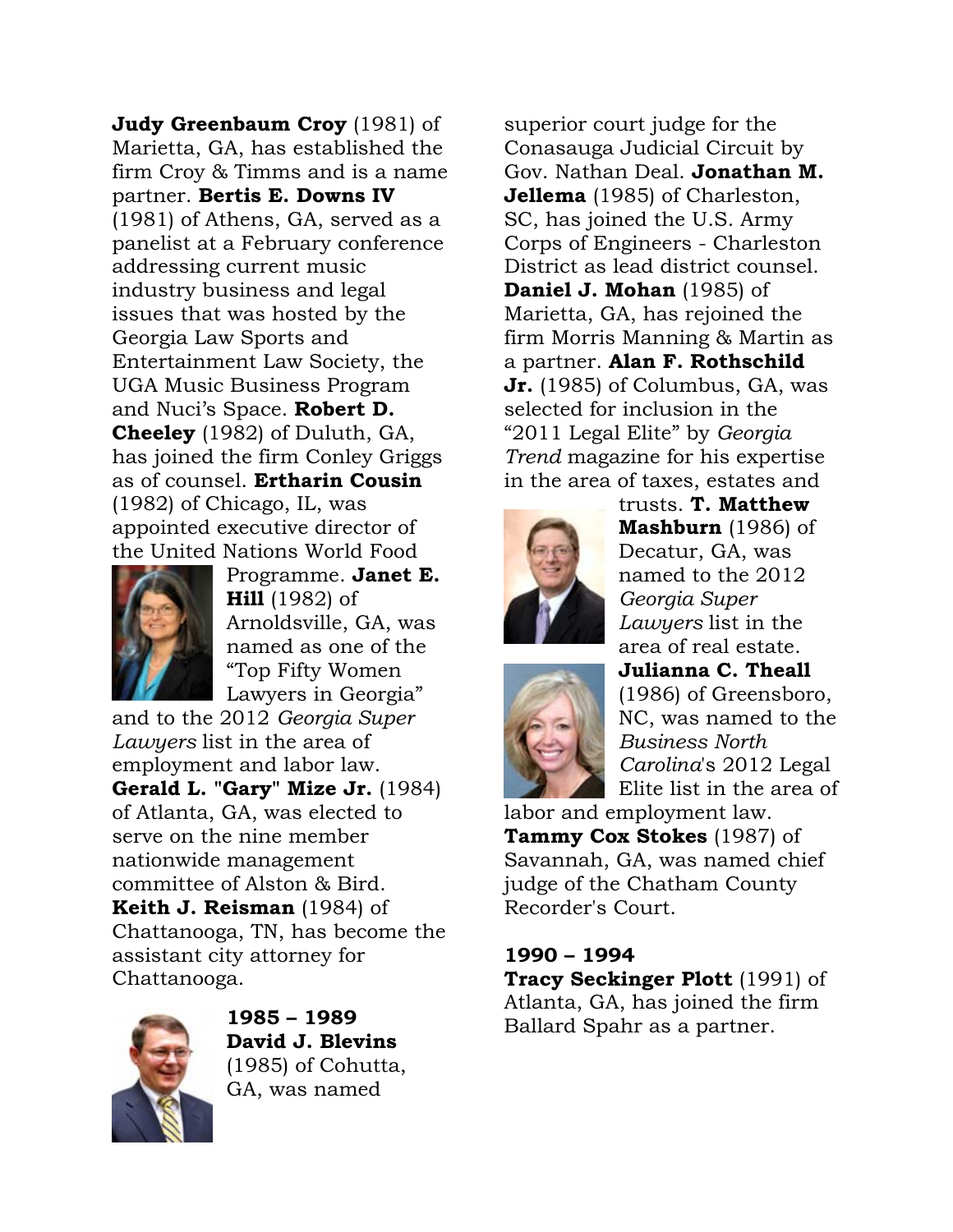

**Floyd M. "Buck" Wiley III** (1991) of Atlanta, GA, was recognized as one of "America's Top 1,000 Advisors" by *Barron's*

magazine and was ranked fourth in the state of Georgia. **Stephanie Stuckey Benfield** (1992) of Atlanta, GA, received the 2011 Atlanta Bar Association's Outstanding Lawyer in Public Service Award. Additionally, she has joined Greenlaw as executive director. **Lori Fulton Cutillo** (1992) of Winchester, MA, has established



**Gregory F. Harley** (1992) of Atlanta, GA, was named to the 2012 *Georgia Super Lawyers* list in the area of business litigation. **Gregory G. Holland** (1992) of Greensboro, NC, was named to *Business North Carolina*'s 2012 Legal Elite list in the

her own law firm.

area of antitrust law. **Victor Y. Johnson** (1992) of Danielsville, GA, received the Justice Robert Benham Award for Community Service presented by the State Bar of Georgia and the Chief Justice's Commission on Professionalism. **Mark A. Lewis** (1992) of Bozeman, MT, was named state finance chair for Mitt Romney's Montana State Finance leadership team.

Additionally, he has been named the NCAA's executive vice president for championships and alliances. **Sheri Gates McGaughy** (1992) of Atlanta, GA, was named to the board of the Georgia Chapter of the Association of Corporate Counsel and the Southeast Chapter of Women in Cable Telecommunications. **Herbert M. Poston Jr.** (1992) of Dalton, GA, was named district attorney for the Conasauga Judicial Circuit by Gov. Nathan Deal. **Sarah A. Clarkson** (1993) of Grosse Pointe Woods, MI, has established her own law firm. **Jonathan E. Laster** (1994) of Statham, GA, has established his own law firm. **Kurt M. Rozelsky** (1994) of Greenville, SC, was named to the 2012 S*outh Carolina Super Lawyers* list in the area of tranportation/maritime.

### **1995 – 1999**

**Gregory M. McCoskey** (1995) of Tampa, FL, has joined the firm Akerman Senterfitt as a shareholder. **Dorsey R. Carson Jr.** (1996) of Jackson, MS, was ranked as a leading practitioner in the area of construction litigation in the 2012 edition of *Chambers USA*. **Shawn D. Scott** (1996) of Atlanta, GA, was named a partner with Weinberg, Wheeler, Hugdins, Gunn & Dial. **Amelia Bever Willis** (1996) of Marietta, GA, was elected a shareholder with Ogletree,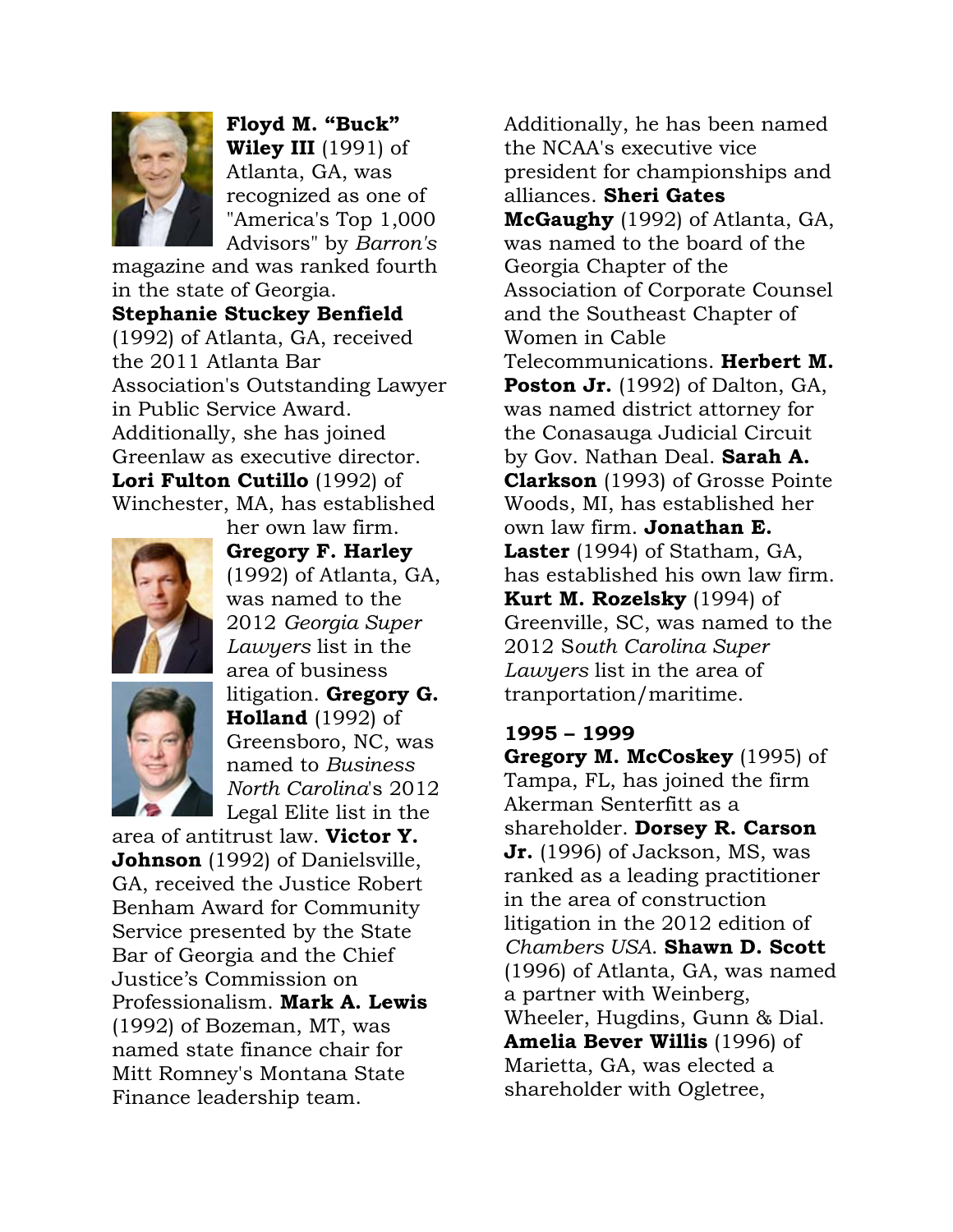Deakins, Nash, Smoak & Stewart. **Robert E. Alderson Jr.** (1997) of New York, NY, has affiliated with Jacobacci & Partners in Turin, Italy, as a U.S. intellectual property law



consultant. **Ian N. Matthes** (1997) of Roswell, GA, celebrated with his wife Stephanie the

birth of their son Harrison Reed on Feb. 20, 2012. **Marcus R. Todd** (1997) of Thomasville, GA, has established his own law firm. **Stephen K. Marsh** (1998) of Alexandria, VA, was elected as counsel with Arnold & Porter. **Carter Page Schondelmayer** (1998) of Columbus, GA, was selected for inclusion in the "2011 Legal Elite" by *Georgia Trend* magazine for her expertise in the area of labor and



employment law. **Scott E. Hitch** (1999) of Roswell, GA, has joined Burr & Forman as counsel in the firm's environmental practice group. **Colin A. McRae** (1999) of Savannah, GA, was named a "Rising Star of Business" by *Savannah Magazine* and *Business in* 

*Savannah* magazine.

**2000 – 2004 James E. Baker** (2000) of New York, NY, was named partner

with the firm Quinn, Emanuel, Urquhart & Sullivan. **Olesya Barsukova-Bakar** (2000) of Falls Church, VA, celebrated the birth of her son Philipp Teiss on Feb. 25, 2012. Additionally, she was named partner with the firm Hogan Lovells. **Angela Orso Martin** (2000) of Sanford, NC, has joined the Consumer Financial Protection Bureau. **Patrick N. Millsaps** (2000) of Camilla, GA, was named chief of staff to Republican presidential candidate Newt Gingrich. **Laine Schwartz Posel** (2000) of Atlanta, GA, celebrated with her husband Greg and their children, Zachary and Alexa, the birth of Carly Rose on Jan. 27, 2012. **Howard J. Russell** (2000) of Las Vegas, NV, was named partner at the firm Weinberg, Wheeler, Hudgins, Gunn & Dial. **Elizabeth Brooks Scherer** (2000) of Garner, NC, has been certified by the North Carolina State Bar's Board of Legal Specialization as an appellate practice specialist. **Jennifer Rives Culler** (2001) of Athens, GA, celebrated with her husband Billy the birth of their daughter Colette Elise Rhoton on Jan. 25, 2012. **Tyler C. Dunn** (2001) of Atlanta, GA, was named partner with the firm Weissman, Nowack, Curry & Wilco. **Steven D. Henry** (2001) of Atlanta, GA, was named a "Rising Star" in the 2012 *Georgia Super Lawyers* list.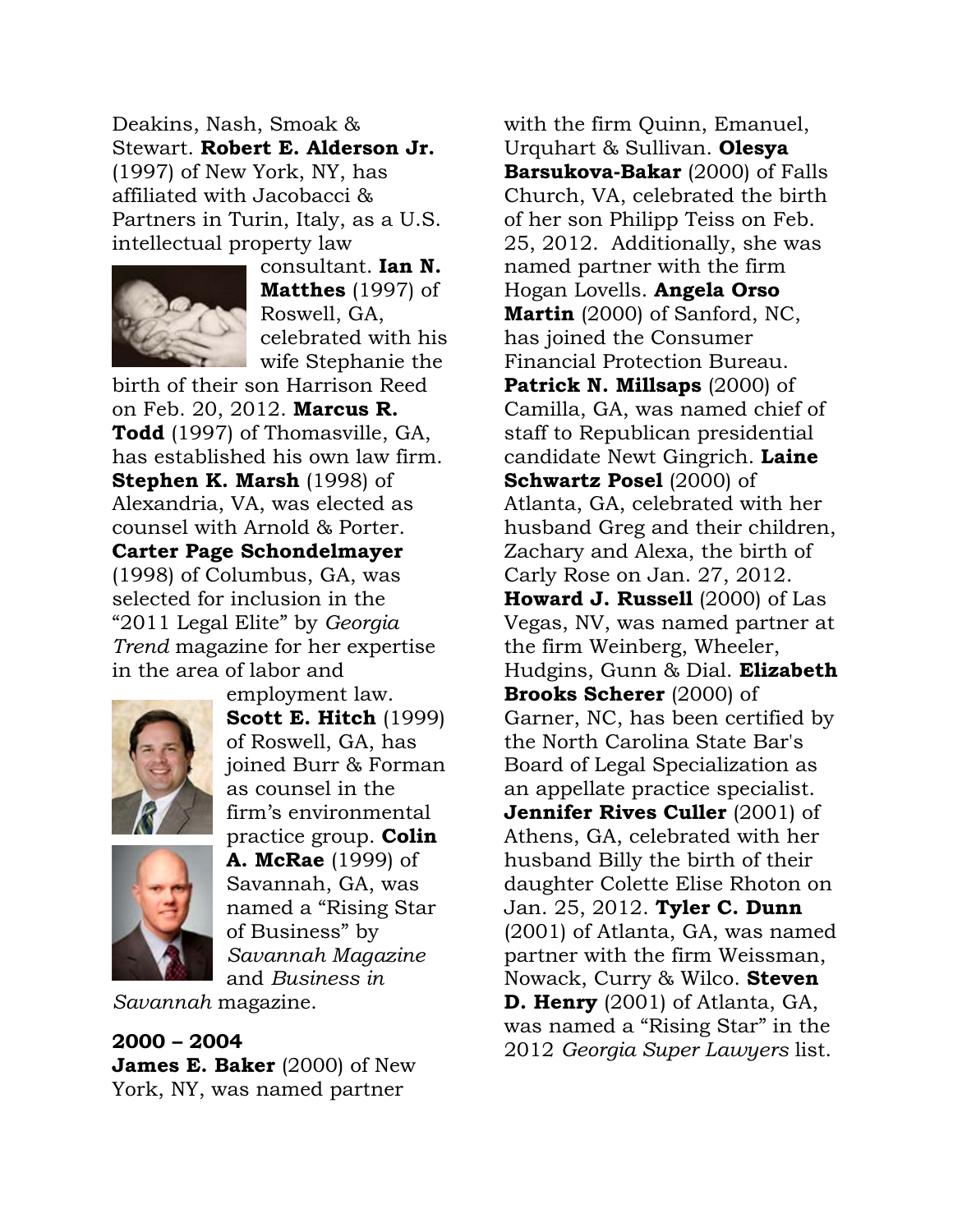

**Kwende B. Jones** (2001) of Stone Mountain, GA, was named a "Rising Star" in the 2012 *Georgia Super Lawyers* list.

**Elisabeth C. Prescott** (2001) of Baton Rouge, LA, celebrated with her husband Davis the birth of their daughter Vivienne Sinclair on Sept. 22, 2012. **Brian M. Rickman** (2001) of Tiger, GA, was appointed to the Board of Public Safety by Gov. Nathan Deal. **Ashoo Sharma** (2001) of Alpharetta, GA, was named partner with the firm Weissman, Nowack, Curry & Wilco. **Charles S. Smith** (2001) of Indianapolis, IN, was named partner with the firm Schultz & Pogue. **Cindy A. Upchurch** (2001) and **Jefferson F. Upchurch** (2001) of Mableton, GA, celebrated the birth of their daughter Charlotte Elizabeth on Jan. 17, 2012. **John J. Banaghan** (2002) of Greensboro, NC, has established his own law firm. **Sarah Moore Johnson** (2002) of Bethesda, MD, was named of counsel with the firm Venable. **John D. Northup** (2002) of Savannah, GA, has associated with the firm Morris, Manning & Martin. **Todd H. Stanton** (2002) of Atlanta, GA,



has established his own law firm. **Brian C. Vick** (2002) of Cary, NC, was named partner with the firm Williams Mullen. **Kyle** 

### **G. A. Wallace** (2002) of

Woodstock, GA, was named partner with the firm Alston & Bird. **Seth M. Diamond** (2003) of Atlanta, GA, was named partner with the firm Magill Atkinson Dermer. **Allison C. Jett** (2003) of Chamblee, GA, was named partner with the firm Weissman, Nowack, Curry & Wilco. **Christy** 



**Durden Jordan** (2003) of St. Simons Island, GA, celebrated with her husband Chris the birth of their daughter Julia

Elizabeth on March 3, 2011. Additionally, she has joined Southeast Georgia Health System as a staff attorney. **Ryan W. Koppelman** (2003) of Atlanta, GA, was named partner with the firm Alston & Bird. **Carroll W. McGuffey III** (2003) of Atlanta, GA, was named partner with the firm Troutman Sanders. **Tiana S. Mykkeltvedt** (2003) of Atlanta, GA, was profiled in an article that appeared in the Feb. 10-16 edition of the *Atlanta Business* 



*Chronicle*. **Christopher M. Thomas** (2003) of Raleigh, NC, was named partner with the firm Parker, Poe, Adams & Bernstein.

**Kristin C. M. Waller** (2003) of Watkinsville, GA, has joined the Piedmont Circuit Public Defender Offices as an assistant public defender. **Sara A. Fitzsimons**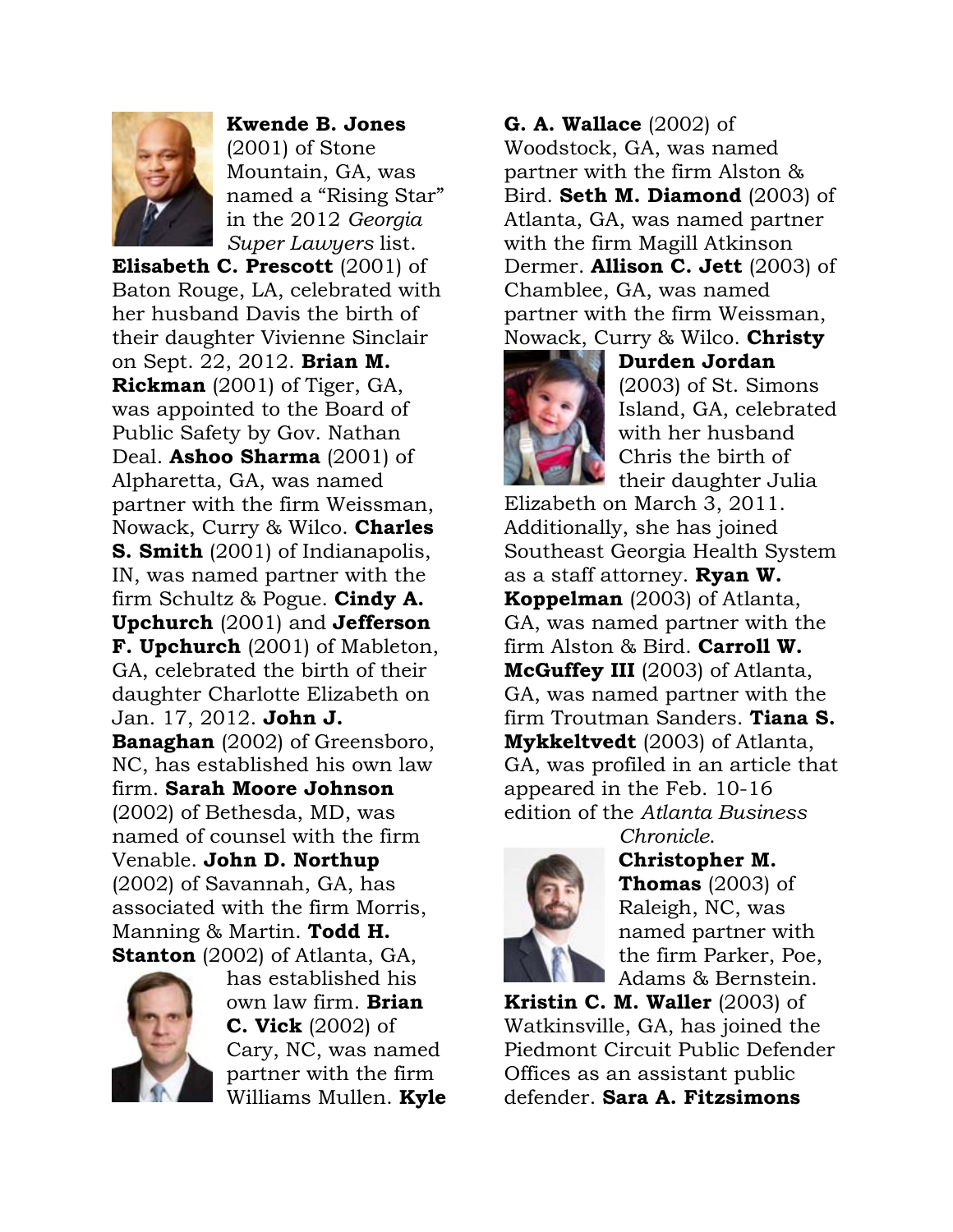(2004) of Delmar, NY, was selected to serve as a judicial law clerk to Judge James H. Ferreira of the New York State Court of Claims. **Christopher C. Frost** (2004) of Birmingham, AL, has become a shareholder with the firm Maynard, Cooper & Gale.



**Stephanie J. Harris** (2004) of Chicago, IL, has associated with the firm Goldberg Kohn. **Benjamin R. Makin** (2004) of

Athens, GA, was named an associate judge for the Athens-Clarke Magistrate Court. **A. Justin Poplin** (2004) of Lenexa, KS, was named partner with the



**Heidi E. Royal** (2004) of Charlotte, NC, was named a shareholder with the firm Robinson, Bradshaw & Hinson. **Barry A. Staples** (2004) of Birmingham, AL, has become a shareholder with the firm Maynard, Cooper & Gale.

firm Lathrop & Gage.

# **2005 – 2009 Angela H. Barber** (2005) of Atlanta, GA, announced her marriage to Justin Barber on Oct. 29, 2011. **W. Hennen Ehrenclou** (2005) of Atlanta, GA, has established his own law firm.



**Laura DeMartini Eschleman** (2005) of Smyrna, GA, celebrated with her husband

Edward the birth of their son Brendan Robert on Feb. 3, 2012. **Robert L. Fortson** (2005) of Atlanta, GA, has associated with the firm McGuireWoods and has joined McGuireWoods Consulting as vice president of state government relations. **Kavan S. Grover** (2005) of Suwanee, GA, has established the firm Ehrenclou & Grover. Additionally, he was named a "Rising Star" in the 2012 *Georgia Super Lawyers*



list. **Tracy L. Rhodes** (2005) of Marietta, GA, has established her own law firm. **Christopher A. Gaston** (2006) and

**Alana E. Zorrilla-Gaston** (2006) of Stuart, FL, celebrated the birth of their daughter Eliana Simone on Dec. 25, 2011. **Elizabeth Barganier Insogna** (2006) of Nashville, TN, celebrated with her husband Jonathan the birth of their daughter Preston Adeline on Sept. 28, 2011. **S. Kiran Lingam** (2006) of Atlanta, GA, has associated with the firm King & Spalding. **Dustin R. Marlowe** (2006) of Jefferson, GA, was named a "Rising Star" in the 2012 *Georgia Super Lawyers* list.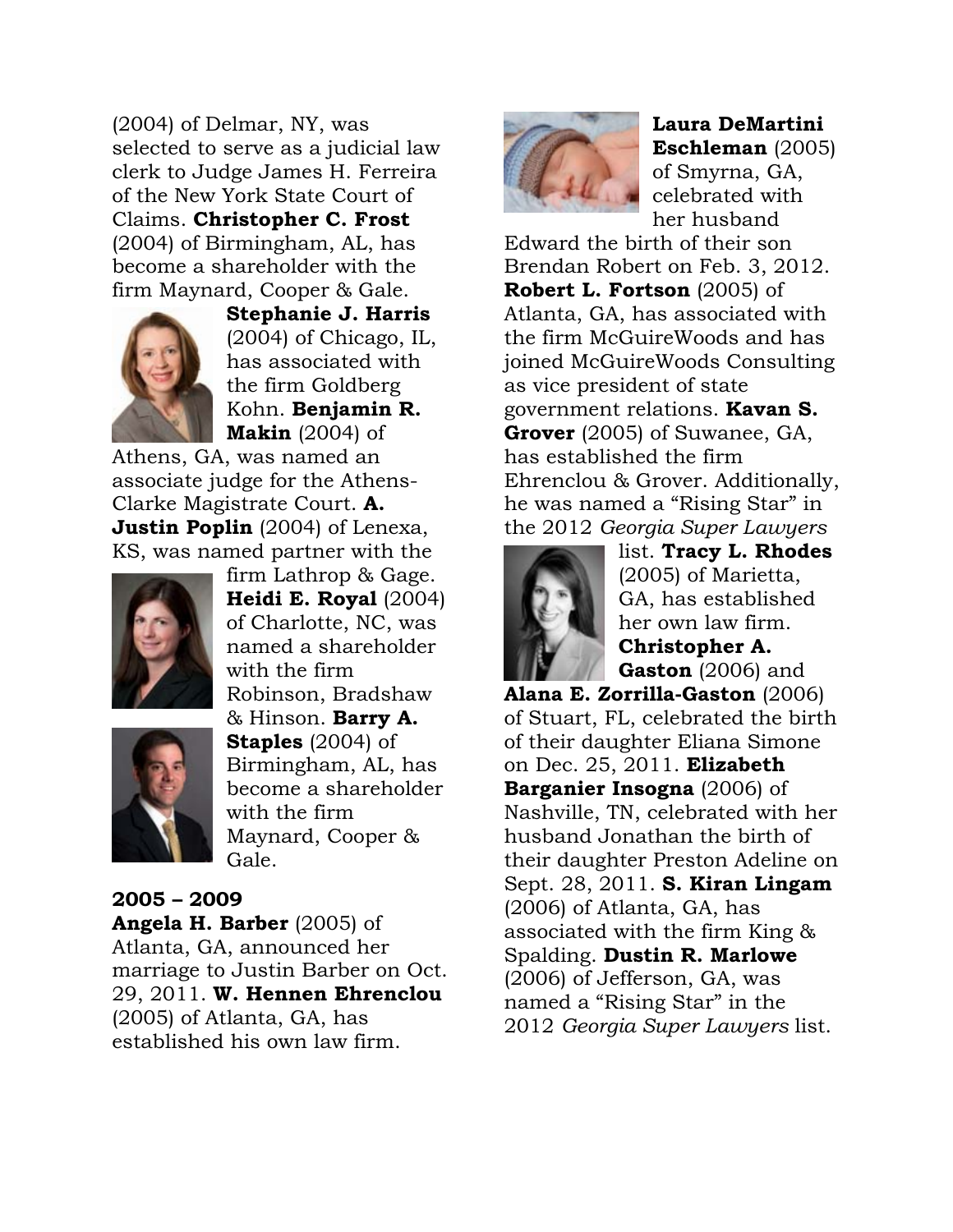### **Kathryn E. Rhodes-Reynolds**

(2006) of Columbus, GA, celebrated with her husband Frank the birth of their son Evan Allen Reynolds on March 28, 2011. **Lindsay E. Willis** (2006) of Gastonia, NC, has joined the faculty of the Cato Campus of Central Piedmont Community College. **Elizabeth A. Buckley** (2007) of Atlanta, GA, announced her marriage to Robert E. Buckley on Nov. 25, 2011. **Christopher C. Close Jr.** (2007) of Atlanta, GA, has associated with the firm Morris Manning & Martin. **Justin B. Long** (2007) of Alexandria, VA, has become legislative affairs specialist at the Bureau of Prisons Legislative



Office. **Jessica Mallanda Lund** (2007) of Gainesville, GA, announced her marriage to Chris T. Lund on Jan. 21, 2012. **Jennifer** 

**Campbell Mock** (2007) of Statesboro, GA, has established her own law firm. **Joshua F. Norris** (2007) of Atlanta, GA, has associated with the firm Troutman Sanders. **Adrienne L. Smith** (2007) of Decatur, GA, received the Law Firm Attorney of the Year Award presented by the Pro Bono Partnership of Atlanta. **Thomas C. Soldan** (2007) of Fredericksburg, VA, has joined the firm Price Benowitz to lead the firm's new Fairfax office. Additionally, he is serving as the

2012 president of the Fauquier County Bar Association and as an insurance regulation vice chair with the American Bar Association. **Chad C. Almy** (2008) of Marietta, GA, has joined Turner Broadcasting System Inc.



**Scott R. Grubman** (2008) of Savannah, GA, celebrated with his wife Heather the birth of their daughter Alexis Kate on Feb.

23, 2012. Additionally, he has joined the U.S. Attorney's Office for the Southern District of Georgia as an assistant U.S.



attorney. **Adam L. Hebbard** (2008) of Athens, GA, has established his own law firm and will focus on providing cost-effective legal

services to start-ups and smallto-medium sized businesses, including corporate and LLC formations. Additonally, Hebbard will represent clients in criminal and civil cases. **John P. Jett** (2008) of Atlanta, GA, was appointed to the National Board of the Young Lawyers Division of the Federal Bar Association. **Sara Khaki** (2008) of Alpharetta, GA, has established her own law firm. **Ashley Meyer Kilpatrick** (2008) of Atlanta, GA, has become executive director of the nonprofit organization Back on My Feet Atlanta. **Adam B. Land** (2008) of Athens, GA, has joined the UGA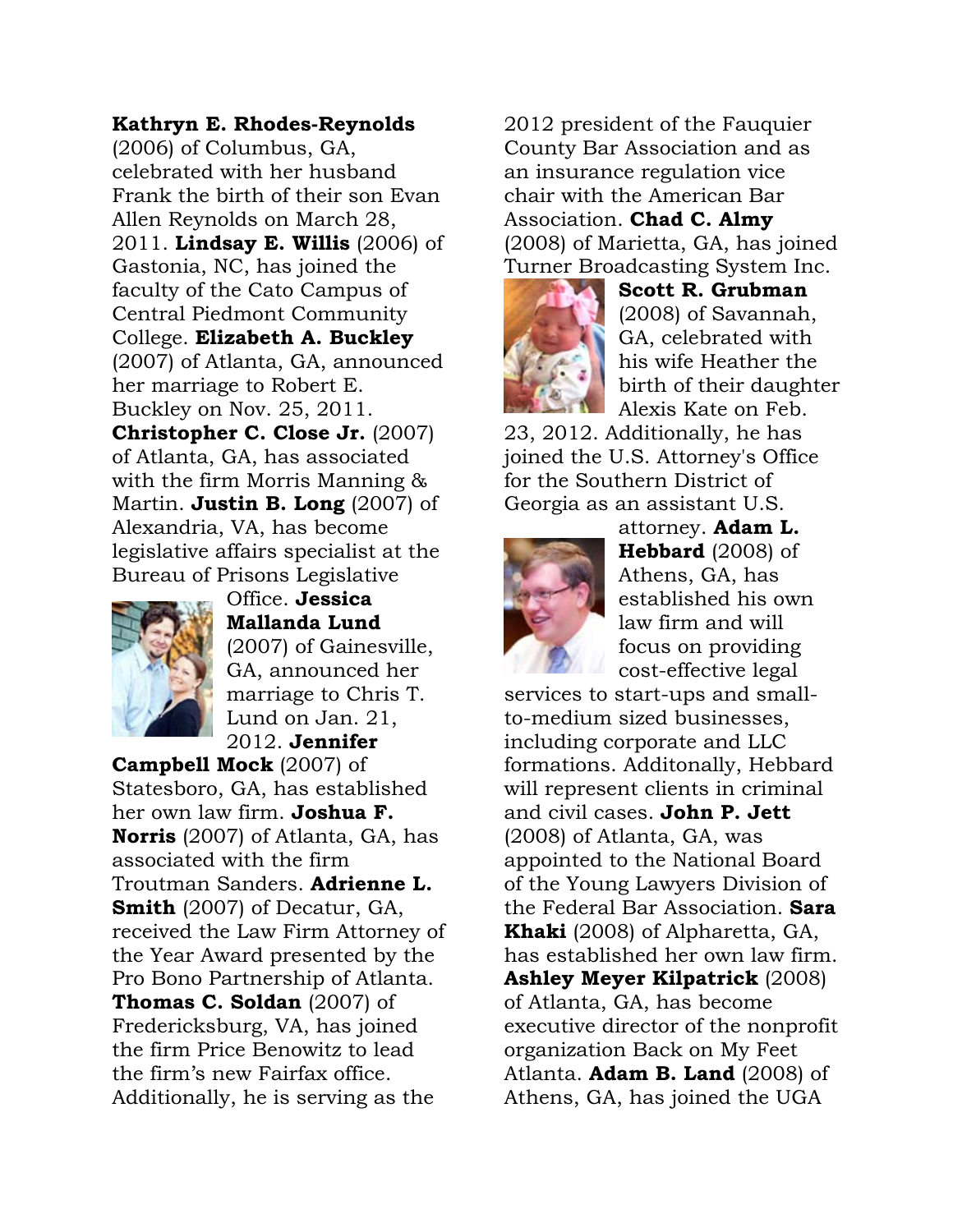School of Law as an assisant director of legal career services with a special focus on judicial clerkship advisement. **Shana Webb Pennywell** (2008) of Conyers, GA, has associated with the firm L.S. Pearson & Associates. Additionally, she celebrated with her husband Styron the birth of their daughter Emerson Grey on Jan. 29, 2012.



**Darren G. Rowles** (2008) of Atlanta, GA, has associated with the firm Smith Gambrell & Russell. **Katherine A.** 

**Sheehan** (2008) of Athens, GA, was elected member-at-large of the Environmental Law Section of the State Bar of Georgia for 2012. **Sarah M. Stephens** (2008) of Atlanta, GA, made a presentation about the effects of global economics on women's rights in the Middle East at the International Conference on Women's Rights in India during March. **Hayley Roper Wells** (2008) of Swannanoa, NC, has associated with the Asheville office of Ward & Smith. **Travis A. Williams** (2008) of Gainesville, GA, received the inaugural Assistant Circuit Defender of the Year award presented by the Georgia Association of Circuit Public Defenders. **Melanie K. Bettis** (2009) of Atlanta, GA, has associated with the firm King & Spalding as a project attorney. **Ailis L. Burpee** (2009) of Atlanta,

GA, has associated with the firm Seyfarth Shaw. **Olesia Gorinshteyn** (2009) of Atlanta, GA, has associated with the Fogle Law Firm. **Tate M. Keenan** (2009) of Atlanta, GA, has associated with the firm Robins, Kaplan, Miller & Ciresi. **Kathleen A. Quirk** (2009) of Atlanta, GA, celebrated with her husband Nate the birth of their son, William Joseph Marsh, on Nov. 16, 2011. **James R. Reed** (2009) of Marietta, GA, has joined GEICO as staff counsel. **Edina Slomic** (2009) of Chantilly, VA, has joined Lexolution as legal recruiter and project manager. **Robert D. Thomas** (2009) of Greenville, SC, has associated with the firm Andersen Tate & Carr. **Daniel B. Tilley** (2009) of Atlanta, GA, had his article "The Non-Rules of Evidence in the ad hoc Tribunals" published in the American Bar Association's *The International Lawyer*. **Elizabeth C. Whitworth** (2009) of Atlanta, GA, has joined the firm Jarrard & Davis.

# **2010 – 2011**

**Joi Reed Fairell** (2010) of Conyers, GA, has established her



own law firm. **Allan C. Galis** (2010) of Savannah, GA, has associated with HunterMaclean's specialty litigation

group. **Rachel K. Jones** (2010) of Tampa, FL, has associated with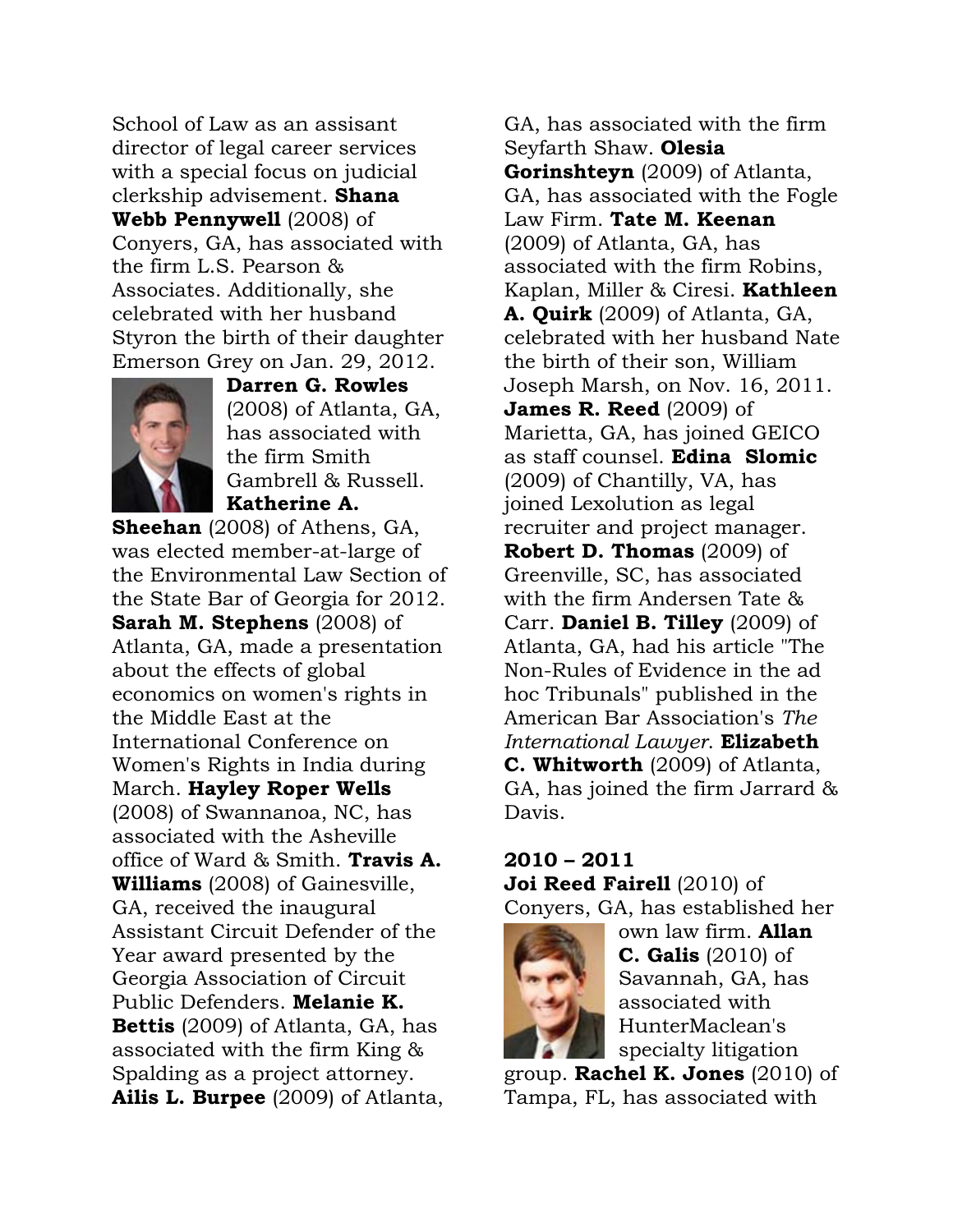the firm Glenn, Rasmussen, Fogarty & Hooker in the litigation practice group. **Hilary C. Keith** (2010) of Ridgeland, MS, has associated with the Atlanta office of Jones Day.

**Ashley A. King** (2010) of Macon, GA, has associated with the Fogle Law Firm. **Alison Lerner** (2010) of Athens, GA, has joined the Barrow County Public Defender's Office as an assistant public defender. **Ryan C. Locke** (2010) of Atlanta, GA, celebrated with his wife Loren the birth of their daughter Margaret Milton on March 8, 2012. **Jarvis B. Läkemäker** (2010) of Athens, GA, has associated with the firm Frederick J. Hanna & Associates as a collection attorney. **John E.** 



**Seay** (2010) of Atlanta, GA, has established his own small business and intellectual property law firm with an

emphasis on entertainment clients and arts-related small businesses. **Kevin E. Strachan** (2010) of Atlanta, GA, has associated with the firm Bryan Cave. **Clinton W. Teston** (2010) of Gainesville, GA, announced his marriage to **Natalie Marie Vickers** (2011) on Oct. 9, 2011. **Bradford S. Twombly** (2010) of Atlanta, GA, has associated with the firm Dickenson Gilroy. **Daniel C. West** (2010) of Douglasville, GA, has associated with the firm

Higgins & Fried LLP. **Molly M. Anderson** (2011) of Suwanee, GA, has become a law clerk with the Enotah Judicial Circuit. **Omar Salomon Barahona** (2011) of Lawrenceville, GA, has joined



clerk. **Niki Drossos Brooks** (2011) of Valdosta, GA, announced her marriage to William Tyler Brooks on

March 10, 2012. **Daniel O. Burroughs** (2011) of Augusta, GA, announced his marriage to Elizabeth Erin Ashe on Nov. 5, 2011. **Christine A. Clay** (2011) of Valdosta, GA, has associated with the firm Young, Thagard, Hoffman, Smith, Lawrence & Shenton. **Leigh E. Creighton** (2011) of Stone Mountain, GA, has become an assistant public defender with the Northeastern Circuit Public Defender's Office. **O. Victoria Epshteyn** (2011) of Atlanta, GA, has associated with the firm King & Spalding as a project attorney. **John David Fichtner** (2011) of Roswell, GA, has associated with the firm McCalla Raymer. **Sherwin K. Figueroa** (2011) of Marietta, GA, has become an assistant solicitor general with the Douglas County Solicitor-General's Office. **Lacey L. Houghton** (2011) of Lincolnton, GA, has associated with the firm Roberts Tate. **David Scott Klein** (2011) of Lawrenceville, GA, has associated